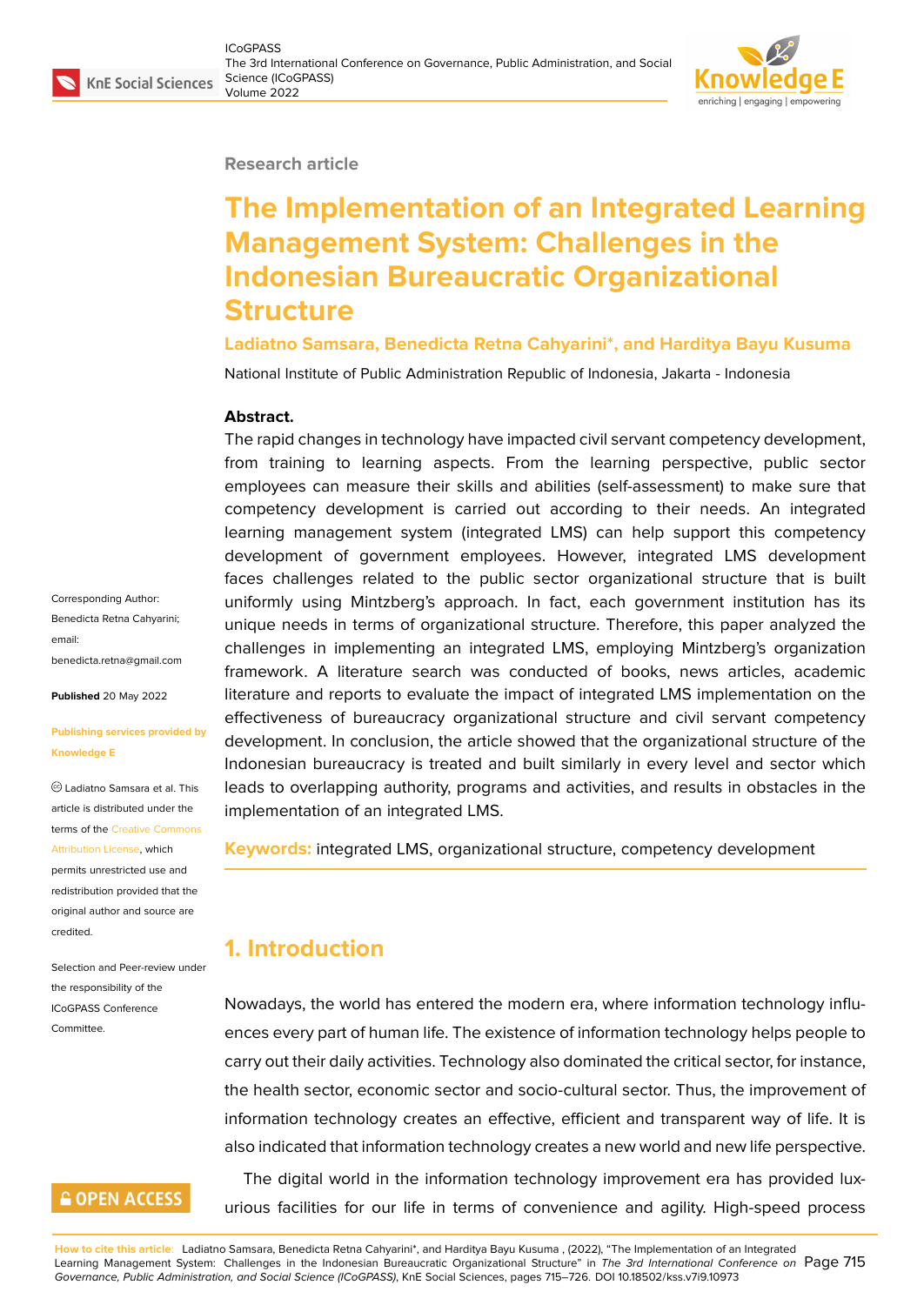and time efficiency are the benefits of technology development. As a result, traditional methods are more likely left behind and creates the transition from old school to a modern way of life. The utilization of information technology has proven that new and modern methods can improve human quality of life. Consequently, the learning sector has to follow the digital world influences. Various learning tools have been introduced in the learning sector in order to improve learning process quality in both formal and informal education. E-learning is one of the information technology improvements in the learning method. E-learning is defined as an online learning method that offers easy access so we can save time and money. As the e-learning method support system, Learning Management System (LMS) is needed.

LMS is a software platform that use to deliver online learning materials. LMS is an important system in terms of supporting high quality learning through e-learning methods, and will increase employees' awareness of skill development [1]. It makes sense because as mentioned before e-learning offer an easier and cheaper learning platform. So, the chance to improve employees' skills is wide open, easier and simpler. LMS is learning software that is used to manage online learning including [le](#page-10-0)arning materials, learning participant placement, class management and grading [2]. The learning process we discussed here is not only the learning process in the formal institution (school, university, etc.) but also the public sector's learning system. The utilization of LMS in the bureaucratic sector is to fulfil the agenda of the improve[me](#page-10-1)nt in the government employee competency development. Thus, the competency improvement is expected to be more effective, efficient, modern and transparent. Therefore, LMS should be delivered with its usability factors that are intuitive, easy to learn and less ambiguity [1].

In the public sector, LMS is a new and interesting development in the competency improvement field. For example, Civil Service College in Singapore develops LMS to i[m](#page-10-0)prove their civil service competency in the public service or another specific field that is relevant to employees' learning needs in terms of topics, learning delivery methods and learning experience [3]. LMS is seen as a system tool that will help to make some improvement in the employees' competency development. Thus, with the online learning (e-learning) method, LMS provides convenience in learning management, because the learning program ca[n b](#page-11-0)e carried out in a wider scope and reach more numbers of learning participants. LMS is a software package used to administer one or more courses to one or more learners. An LMS is typically a web-based system that allows learners to authenticate themselves, register for courses, complete courses and take assessments" [4]. Bailey (1992) presents general characteristics of LMS in education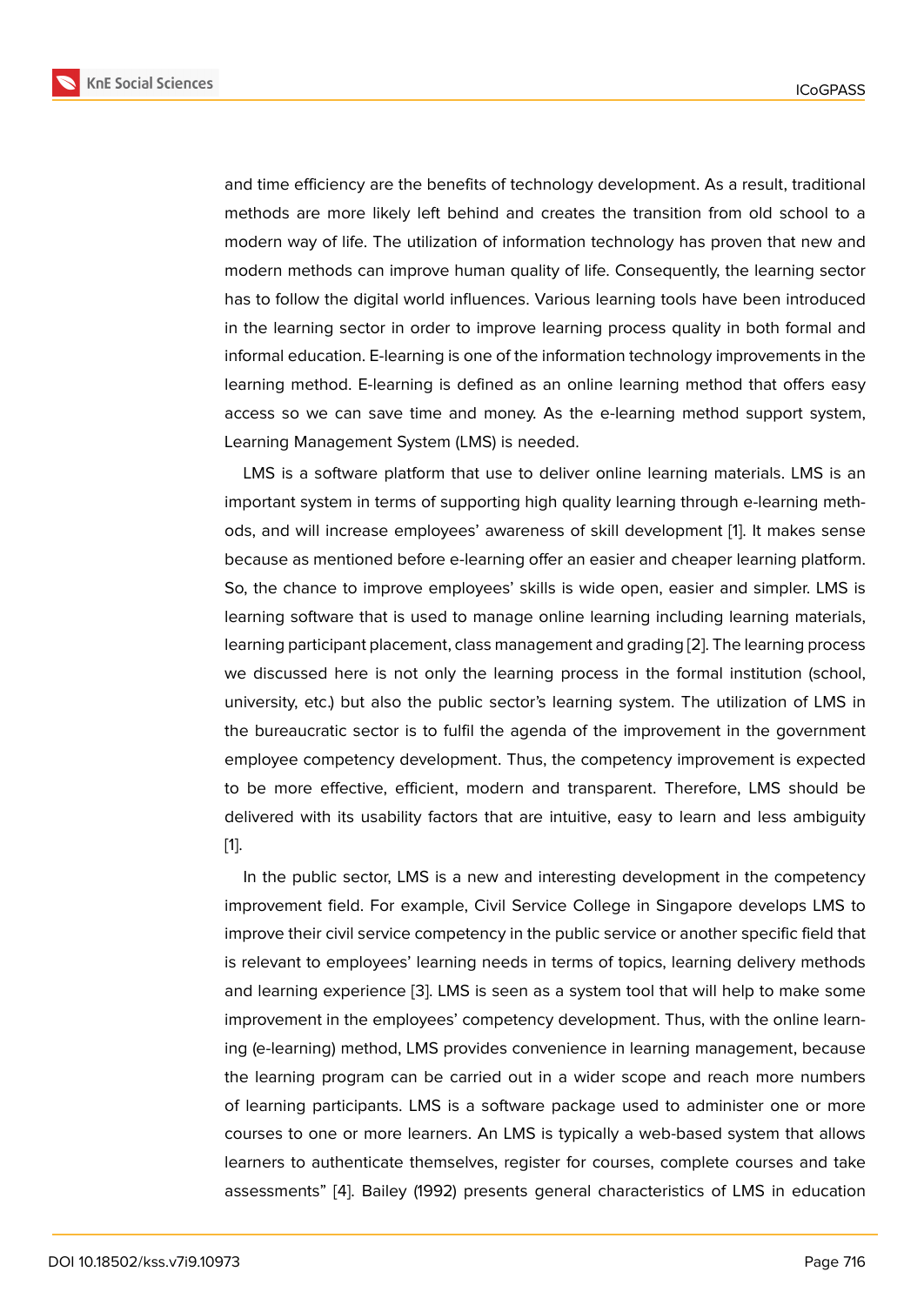that include: tying instructional objectives to individual lessons, incorporating lessons into the standardized curriculum, extending courseware several grade levels consistently, providing a management system, collecting the results of learner performance, providing lessons based on the individual learner's learning progress [5].

In Indonesia, many private companies develop LMS for their employees' competency development programs, for example, banks and manufacturing factories. The efficiency and effectiveness of LMS to support employee's performance is th[e](#page-11-1) key factor. An employee is able to learn and do the job tasks at the same time. Thus, integrated and comprehensive workplace learning is not impossible to create with the preferential factors regarding contents (selection and clarity), process (learning feedback, control, motivation and sharing of information) are the important keys [6].

Does not want to feel left behind, the Indonesian government has begun to develop LMS. A government organization in both central and regional levels are competing with each other in developing LMS as a tool to improve em[plo](#page-11-2)yees' competency, for example, ASN Unggul developed by NIPA starting in 2019, Kemenkeu Learning Center by the Ministry of Finance, e-Learning Kemenkumham from the Ministry of Law and Human Rights, e-Learning Center Pusdiklatwas BPKP owned by Indonesian state finance and development surveillance committee/BPKP, and DKI Province with its Ubiquitos Learning.

In the Indonesian bureaucratic sector context, LMS is the biggest function in the competency development department in each organization. However, there are some interesting cases in terms of how each organization develops and manages this system compared to how the Indonesian government builds the organization structure. On the one hand, the government organization structure is built using Mintzberg's five (5) key parts of the organization. These five keys' parts are the strategic apex, middle line, operating core, technostructure and supporting staff [7]. In every organization or department in the government body, we will find the division of work using the Mintzberg (1979) concept. For example, in the competency development department, the strategic apex running by the head of the department, the departm[en](#page-11-3)t secretary is responsible for the middle line function, head of line division is handling the operating core duties, in the technostructure, we have a teaching instructor and curriculum creator, whereas the head of supporting division is responsible in the supporting area.

On the other hand, LMS is developed differently in each organization and is highly dependent on the organization's resources in terms of both human resources and budgetary resources. However, the most interesting part is the LMS governance and work procedures. Each organization has its own procedures to manage and run the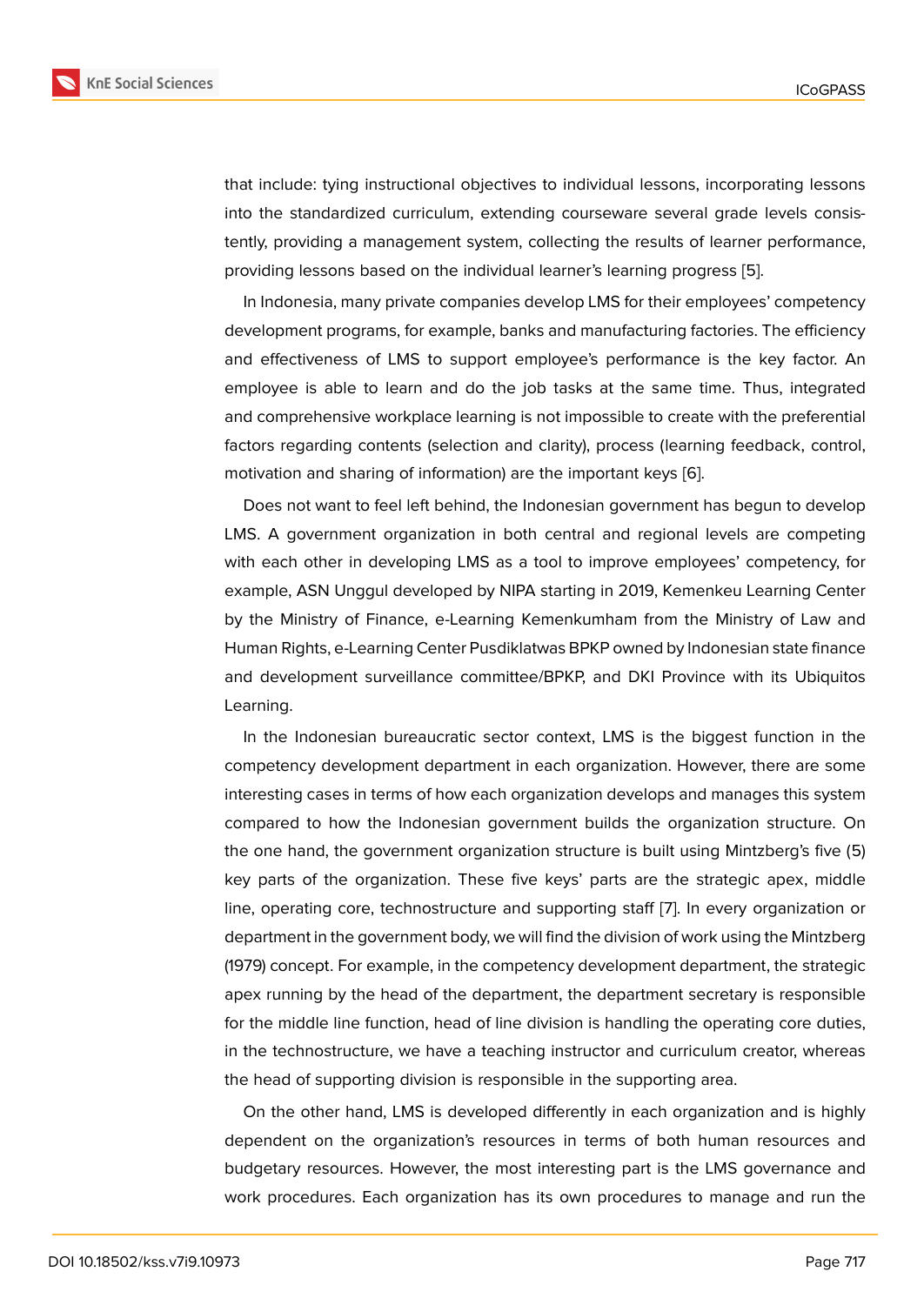LMS. In fact, as mentioned before, LMS is the biggest part of the competency development organization/department. Since the Indonesian government organizations are developed with the same organization structure concept (Mintzberg's five keys part organization), in the authors' logic, working procedures are the organizational structure's derivatives. So, in the authors' opinion, if some organizations are built with the same structure concept, the work procedures that break down from the structure are also similar.

Mintzberg's organizational model is flexible and can be useful as an organizational improvement's tool [8]. Various organizations utilize Mintzberg organizational structure in the organization development. Poland railway company using the Mintzberg structure in order to improve the organization output [8]. Moreover, Morton & Hu [9] said that an adequate organizati[on](#page-11-4) is needed to implement Enterprise Resources Planning (ERP) as the IT infrastructure backbone. They analyze whether Mintzberg organization structure fits with ERP systems [9]. From their resear[ch](#page-11-4) they found that in the d[yn](#page-11-5)amic aspect every part of Mintzberg structure will lead to different directions: (1) strategic apex leads to retain control over decision making; (2) techno structure pull to standardization; (3) the operating core lea[ds](#page-11-5) to professionalize; (4) middle line leads to structure division units; and (5) supporting staff that leads to collaboration in decision making [9].

However, in the Indonesian bureaucracy sector's context, the uniformity in the organization structure development creates both positive and negative impacts on the government administration. On the positive side, government administration t[ha](#page-11-5)t is built with the same organizational structure concept makes the organizational arrangement easier to manage in both organizational size and organizational management. However, every government agency is unique and it will affect the needs of the organization body and the uniform organizational structure concept will also increase the lack of organizational goal achievement. For instance, each competency development department has its uniqueness in the context of the material, management, possession etc. In this case, the organization must adapt to the existing organizational structure in order to fulfil their specific needs without interfering with the organization's achievement. In order to adapt with their own needs in the existing structure, the organization applied different work procedures in the development of LMS. On the one hand, Indonesian government policy nowadays is emphasizing integration in every sector, especially in the budgetary aspect. On the other hand, the LMS development phenomenon in every government agency is against the government policy in terms of integration. Moreover, the competency development attached in every government organization structure will lead to the possibility of LMS development in every government agency. Considering the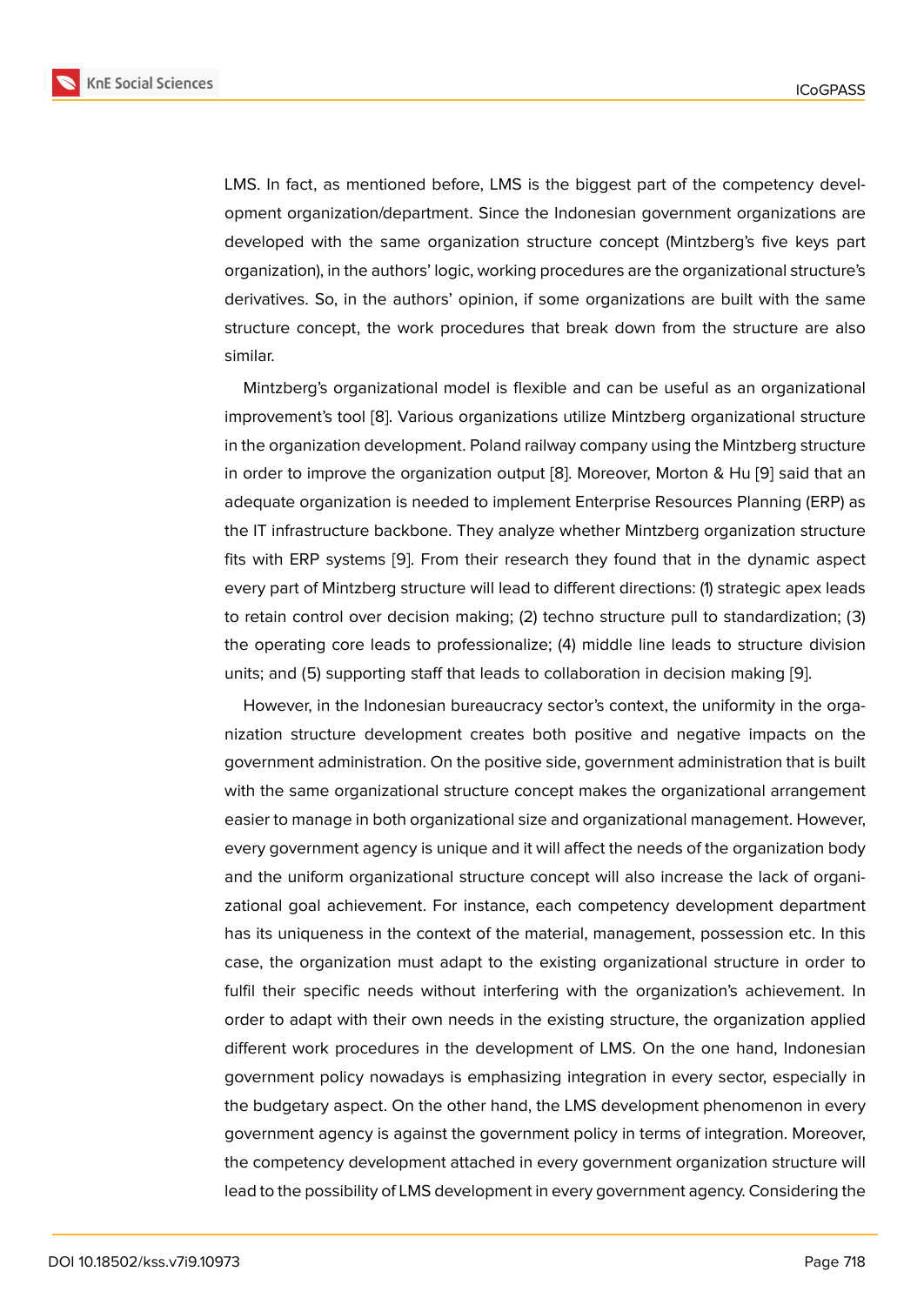integration framework and uniform interpretation of Mintzberg organizational structure concept in every government agency, the LMS development certainly will experience big challenges. Therefore, in this article, the authors would like to analyze the challenge of the LMS integration in the context of uniform organizational structure in the Indonesian government organization.

## **2. method**

The descriptive qualitative method was utilized in this research. Theoretically, the chosen method helped researchers to understand and to analyze the phenomenon in detail. In the context of this article, a descriptive qualitative methodology helps the authors to understand how the implementation of a learning management system as the competency development tool for Indonesian government employees and its context with Indonesian bureaucracy organization that was built using Mintzberg's organizational theory.

A desk study was carried out in the data gathering and writing process using secondary data. The secondary data was gathered from various books, articles, journals and news on the theme of LMS implementation in both public and private sectors. Moreover, the authors also gathered and analyzed the implementation of Mintzberg's organization structure approach in both public and private sectors. The analysis was important to get a comprehensive understanding of LMS implementation and its challenge in terms of the Indonesian bureaucracy uniformity using the Mintzberg concept.

## **3. Results and Discussion**

## **3.1. Uniformly interpretation of Mintzberg's organization Structure Concept**

Mintzberg's organization structure concept is still applicable in today's environment. Both the private and public sectors applied this concept in structuring or even restructuring their organization. For example, in 2010 a railway company from Poland experienced a breakdown because of insufficient employees, lack of rolling stock and bad weather conditions [8]. As mentioned the railway company is not ready to change in both organizational and in the production key factors [8]. As a result, Mintzberg's organizational concept that was applied in the railway company provides a practical solution in, such as cle[ar](#page-11-4) division tasks competence and board management hierarchy; marketing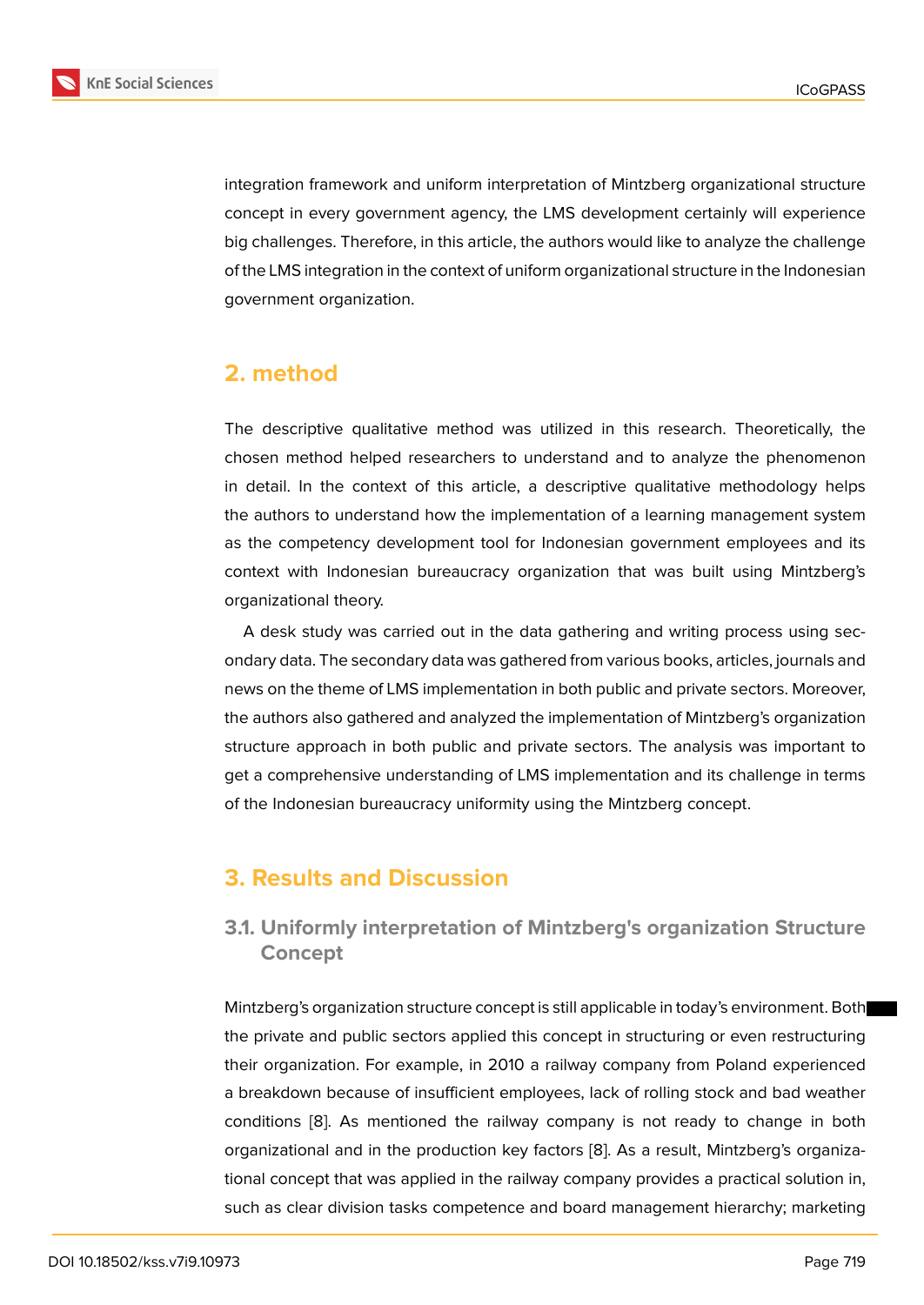department establishment; separation of strategic management processes; changes in the coordination mechanism; unit grouping; and redefining outsourcing [8].

Basically, Minzberg's organization structure concept is divided into five parts, which are: strategic apex, middle line, operating core, technostructure and supporting staff [7]. Those parts are adopted nowadays as the part of the organization n[am](#page-11-4)ely division, line division or supporting division with specific job tasks. The division of Mintzberg's organizational structure concept looks simple with only five parts. However, in the public [se](#page-11-3)ctor organization, the implementation is not as simple as that. The Indonesian public sector organization followed Minstzberg's organizational structure concept. However, since the public sector is a large organization, somehow the implementation and the interpretation of the organization function is biased.

In the Indonesian government context, at the top government level or central government, the organizational function division has followed Minztberg's concept. The first, strategic apex is held by the head of government, President and Vice President. The second part is the middle line with the task of coordinating ministry that coordinates the specific issues and synchronizing government programs in their area of expertise, for example Coordinating Ministry for Economic Affairs, Coordinating Ministry for Maritime and Investment Affairs, and Coordinating Ministry for Political, Legal and Security Affairs. Third is the operating core with its role based on the division of affairs. The operating core function is carried out by ministry who in charge of agriculture affairs (Ministry of Agriculture), manpower affairs (Ministry of Manpower and Transmigration), transportation affairs (Ministry of Transportation), health affair (Ministry of Health) and public works affairs (Public Work and Housing Ministry), etc. Next is the technostructure which is responsible for the research and development function run by NIPA and National Research and Innovation Agency. The last part is supporting staff, with the responsibility to support the whole government affairs such as the National Civil Service Agency and National Archive of Republic Indonesia.

At the local government level, at both provincial and city level, the organization distribution using Mintzberg's organizational structure concept is also similar. Strategic apex is the responsibility of the local government head (governor, regent, mayor). The middle line is run by the regional secretary and organization unit with the region planning function. While the operating core is held by the regional department office related to the affairs. Whereas technostructure executes by the organization unit with research and development function and supporting staff is responsible in the civil servant administration and competency development.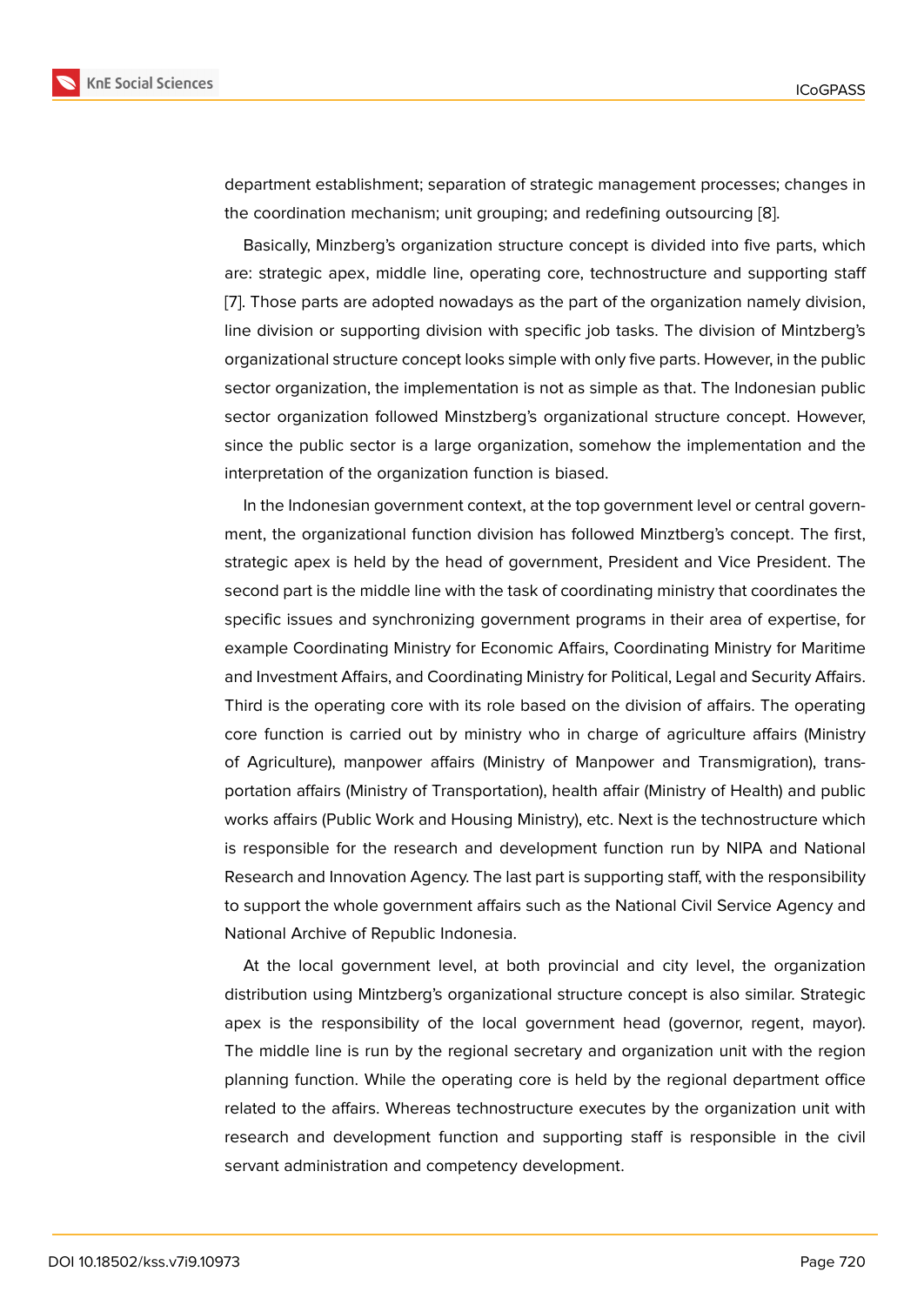

From the explanation above, it can be seen that both Indonesian central and regional government organizations have similar functions and tasks divisions. Moreover, in the lower organizational level (technical unit organization), there is almost no difference in the unit organization division. The comparison of tasks and function division in both central and local governments can be seen in the table below.

| No | Mintzberg's Five Parts of Central Government<br>organization |                           | <b>Local Government</b>                                     |
|----|--------------------------------------------------------------|---------------------------|-------------------------------------------------------------|
|    | Strategic apex                                               | Minister / Head of Agency | Government<br>Local<br>head<br>(governor,<br>regent, mayor) |
|    | Middle line                                                  | <b>Secretary General</b>  | <b>Regional Secretary</b>                                   |
| 3  | Operating core                                               | Director General, Deputy  | Regional Department                                         |
| 4  | Technostructure                                              | <b>R&amp;D Department</b> | <b>R&amp; D Department</b>                                  |
| 5  | Support Staf                                                 | Supporting bureau         | Supporting bureau                                           |

Table 1: The Comparison of Task and Function Division. (Central and Local Government).

Source**:** processed by authors

At the lower organization level, equivalent to echelon one work unit in the central government and echelon two in the local government, the organization division can be seen as follow:

Table 2: The Comparison of Task and Function Division. (Echelon 1 in the central government and echelon 2 in the local government).

| No            | Mintzberg's Five Parts of Ministry/Agency<br>organization |                                                                                                                         | <b>Local Department</b>          |
|---------------|-----------------------------------------------------------|-------------------------------------------------------------------------------------------------------------------------|----------------------------------|
|               | Strategic apex                                            | Director General, Deputy                                                                                                | Head of Regional<br>Department   |
| $\mathcal{P}$ | Middle line                                               | Deputy/General<br>Secretary                                                                                             | Director Department<br>Secretary |
| 3             | Operating core                                            | Director / Head of Center                                                                                               | Division                         |
| 4             | Technostructure                                           | organizational functions are not organizational func-<br>defined in the organization tions are not defined<br>structure | in the organization<br>structure |
| 5             | Support Staff                                             | Supporting division                                                                                                     | Supporting division              |

Source**:** processed by authors

From the tables above, it can be interpreted that there is no significant difference between large medium and even small organizations in both central and local government. This also indicates that each level in the organization performs the same function.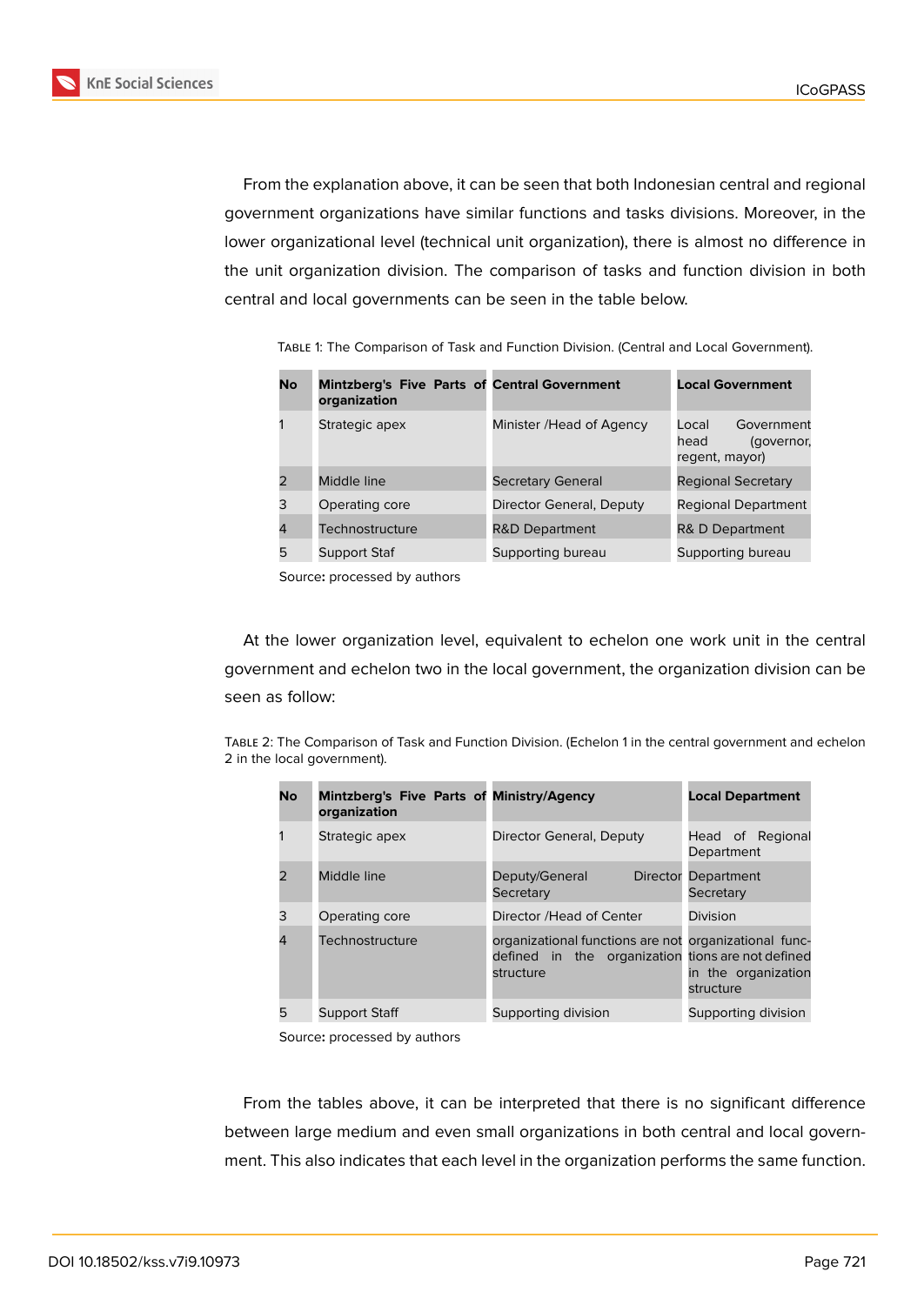### **3.2. LMS Development Phenomenon in the organizational Level**

Indonesian Civil Servant is required to master three competencies, there are managerial, socio-cultural and technical competencies [10]. Each civil servant is required to master every competency related to the job position and job level. In order to boost the civil servant mastery in each competency, the National Institute of Public Administration (NIPA) is mandated to develop the manage[rial](#page-11-6) and socio-cultural competencies. While technical competence is the area of expertise in the sectoral agencies/ministries. In this regard, all government organizations are able to create a competency development curriculum based on their area of expertise. For example, the Ministry of Finance will develop a curriculum related to the government budget. However, in terms of learning implementation Government Regulation No 11/2017 mentioned that competency development can be executed independently or collaboratively with an accredited government agency or another independent institution.

The Government Regulation 11/2017 stated that the civil servant competency development is wide open because there is an equal opportunity for every government organization to provide training in competency development for both internal and external participants. In relation to the implementation of Mintzberg's organizational structure concept, technical competence can be carried out in every government organization at any level. Regardless of the similar opportunity to operate competency development, there is no pattern in the competency development system, in terms of curriculum quality nor another technical aspect. Moreover, the opportunity itself is not enough to improve competence development. However the selection contents, clarity and learning process regarding feedback, control, motivation and sharing information are the keys in workplace learning [6].

To discuss equal opportunity in the government organization regarding competency development, we have to look into the competency development function that translated as one of [th](#page-11-2)e unit structures in the organization. The unit organization provides a learning center for the employees' competency development specifically in the technical competencies. In fact, the learning center unit organization also be able to organize managerial competency development with permission from NIPA as the competency development supervisor agency. Consequently, many learning centers at the organizational level arrange managerial competency development in various levels such as supervisor, administrator and also for the top leaders. The competency development implementation at the organizational level shifted from technical competency for the internal employees' competency development to the managerial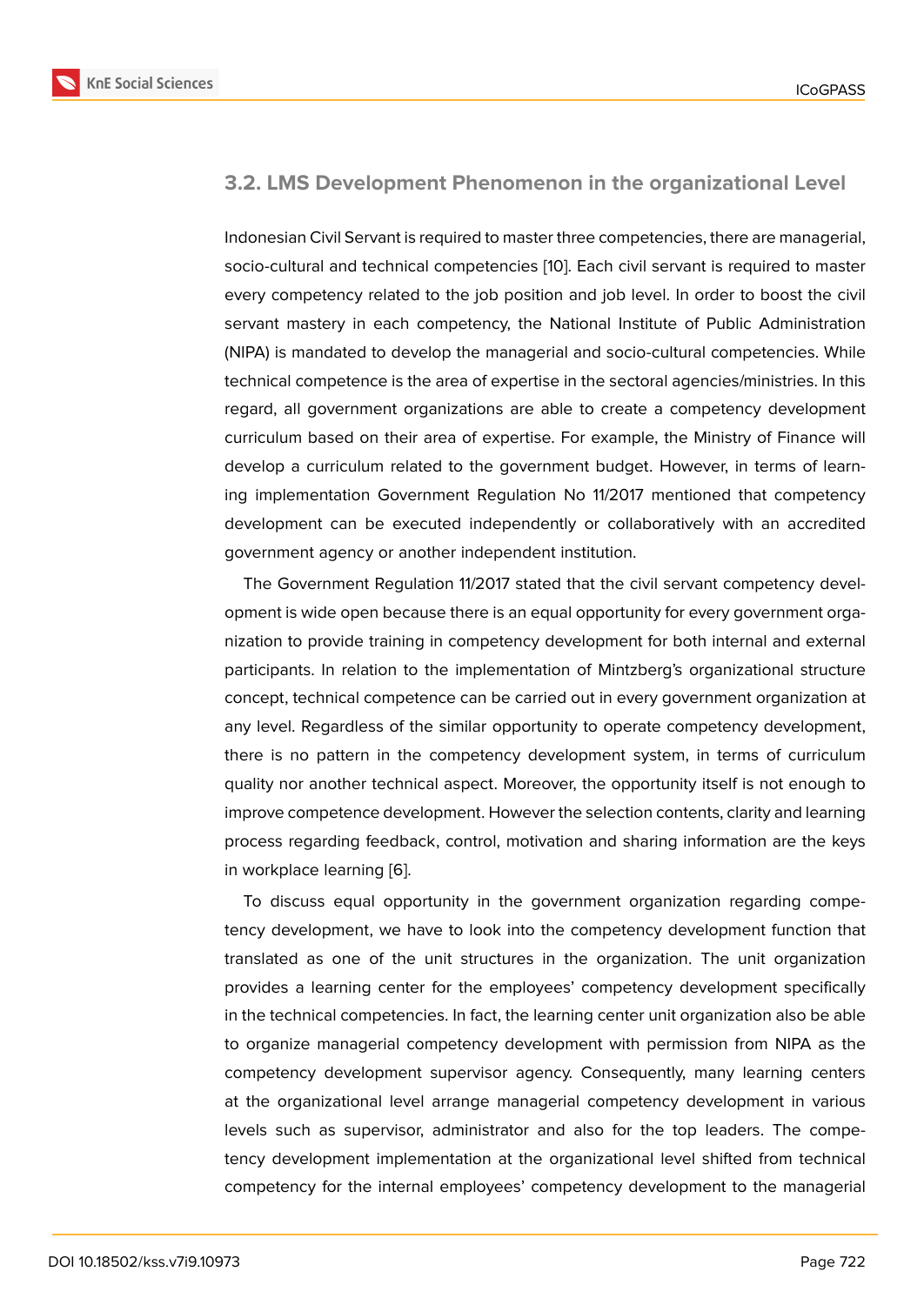and technical competency and open for both internal and external employees. Thus every unit organization develop the same infrastructure development in the competency improvement, namely LMS.

LMS as a technology-based learning platform is very popular among civil servants. However, the content in the LMS is more likely similar especially for managerial competency, ironically LMS develops and manages in different ways. Based on the google search engine with LMS as the keywords, the authors found several LMS owned by Indonesian government organizations that as NIPA, Ministry of Communication and Informatics and Ministry of Education, Culture, Research and Technology. At the local government level, a few local governments have developed LMS. The LMS that develop independently tend to be an obstacle in the integrated competency development. LMS is developed at the organizational level with competency development authority. As a consequence, there is a gap among government organizations in terms of learning quality, learning program, budgetary, human resources, etc.

### **3.3. The Challenges of Integrated LMS:**

### **3.3.1. Uniformly organizational Structure leads to the identical organization's tasks and function**

The uniform organizational structure we discussed above, leads to identical organizations' tasks and functions. For example, almost every ministry/government agency has a competency development function that is handled by the department of human resource development. The scope in the competency development is the only thing that distinguishes one department from another. NIPA is the institution with the national mandate in managerial and socio-cultural competency [10] responsible in a wider scope than any other organization. However, there is also the department of human resource development that arrange both managerial and technical competency development.

Moreover, with the similar organization's task and [fun](#page-11-6)ction, the organization also tend to have a similar business process. Therefore, there is a higher chance of learning program and infrastructure development duplication among the human resource development department. Especially in the local government, since there is no connecting line in the program development from one to another.

Thus, in order to develop adequate integrated LMS, the Indonesian government must regulate and appoint one government agency that will responsible for the development and implementation of integrated LMS. This regulation is expected to disrupt the whole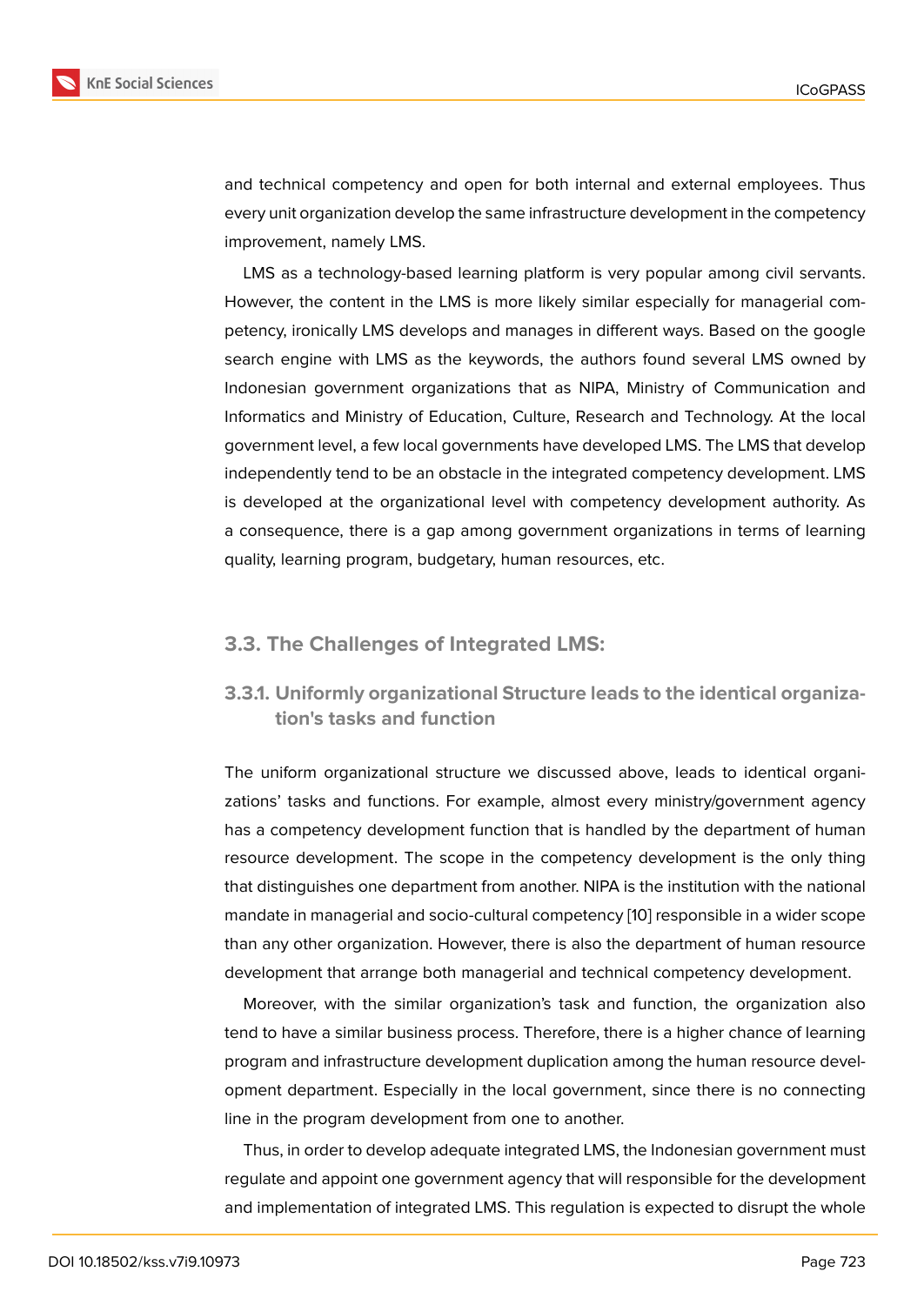existing system, and start brand new integrated LMS for civil servants all over the country. With this new arrangement, competency development will be managed centrally. The department of human resource development at the organizational level, organize the competency development program in a coordinative manner with the supervisor agency.

### **3.3.2. Resources availability in the integrated LMS development**

The availability of resources is the biggest challenge in the development of integrated information systems. Many integrated developments cannot be done because of the lack of the resources such as funds, human resources and infrastructure. Since it is a mega project, the budgetary fund is the most important factor in the integrated development.

However, it is not an easy project to spare that much budget for this mega project, especially with the classic problem in the budgetary fund. In the existing budgetary structure, the competency development fund is different in every government agency. The competency development budgetary fund is dependent on the budget at the organizational level. Thus, with the same organizational function in the competency development, the budgetary fund may differ from one human resource development department to another. This condition creates a gap among the human resource development department particularly in information technology development. It means that Indonesian government commitment in the budgetary refocusing is something that needs to be done, in order to minimize the possibility of LMS development at the organizational level.

In addition, human resource is the next important factor in the integrated LMS development. The underlying problem in the human resource is in the employees' numbers. The human resources need is in line with the size of the organization. The bigger organization such as ministry offices have more employees number than a smaller government agency. In the information system development, the bigger employee number gives some advantage in the development, in terms of the number of the IT specialists among employees. However, in the smaller organization with smaller employee numbers, the lack of IT specialists can be fulfilled with the contract-based government employee (PPPK) with strict supervision to ensure high achievement in the system development. The PPPK recruitment argued as "buying" concept, is able to help government organization's achievement [11] [12].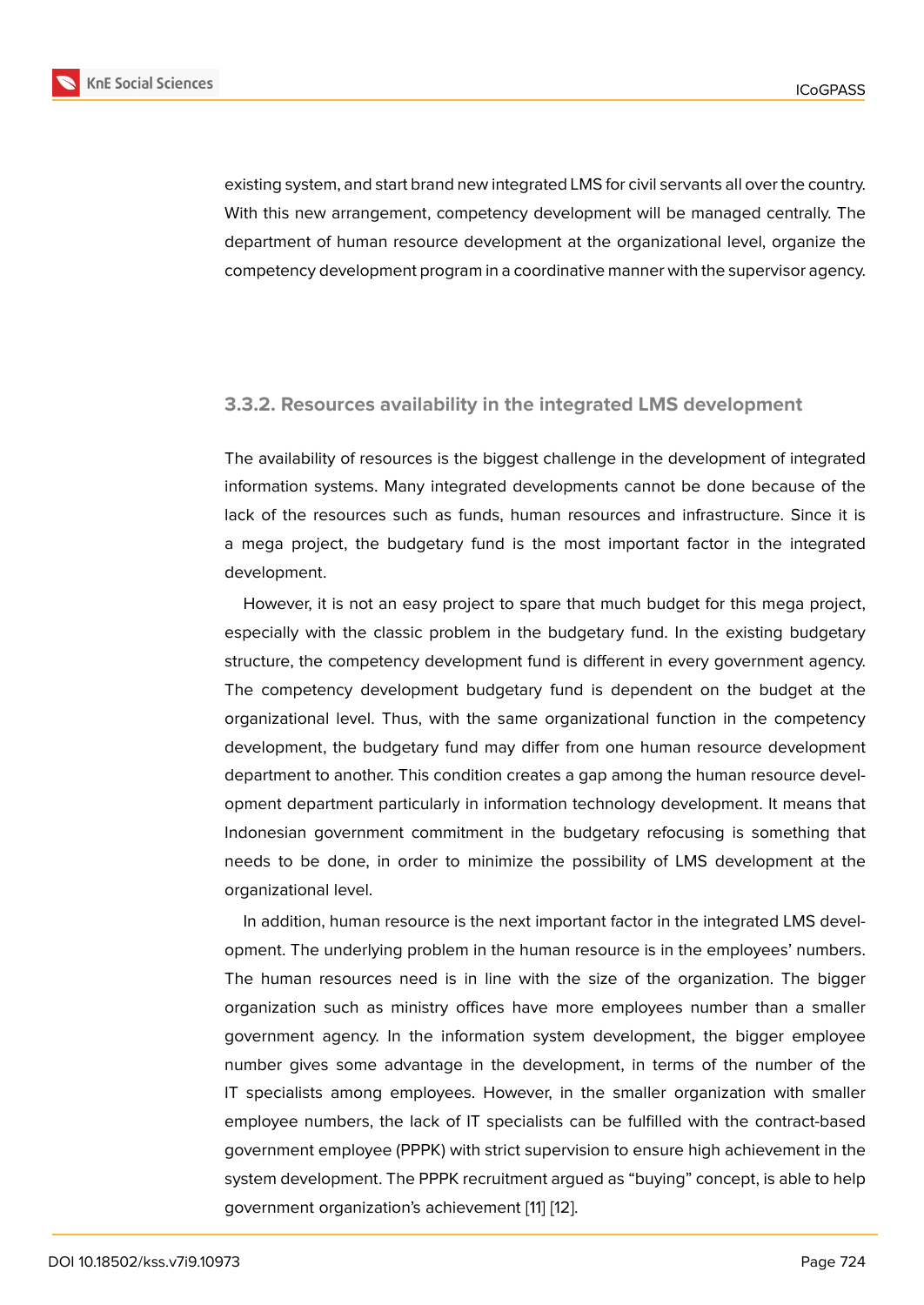

Last but not least infrastructure development is also an important support factor in the integrated LMS development. The infrastructure is including an internet network, hardware and servers.

## **4. Conclusions**

Developing integrated LMS in the government organization is challenging. Many obstacles must be faced in order to achieve integrated LMS goals. Mintzberg's organizational structure concept which was adopted uniformly in the organizational structure becomes one of the obstacles. The organization division based on Mintzberg's organizational concept is applied uniformly in both central government and local government levels without any significant differentiation. Since every government organization have similar function especially in the competency development program, in the LMS development most of the government organization in both central and local level like to develop their own LMS according to their specific needs. As a result, it also creates an obstacle in the integrated LSM development as an Indonesian civil servant competency development tool.

Moreover, in the article analysis, the authors argue that the lack of resources in terms of funds, human resources and infrastructure are often faced by the government in the integrated LMS development. However, the authors offer a few solutions for the Indonesian government to be able to implement integrated LMS. First is the regulation regarding integrated LMS and assign one of the government agencies to responsible for the development and implementation of integrated LMS. Secondly is to do the budgetary refocusing in the competency development program. Both solutions are important to minimize the LMS development and competency development overlapping among government organizations.

### **References**

- <span id="page-10-0"></span>[1] Sabharwal R, Chugh R, Hossain M, Wells M. Learning management systems in the workplace: A literature review. Proceeding of the 2018 IEEE International Conference on Teaching, Assessment, and Learning for Engineering (TALE). 2018 Dec 4-7; Wollongong, NSW, Australia: IEEE; 2018. p. 387-393. doi: 10.1109/TALE.2018.8615158.
- <span id="page-10-1"></span>[2] Mahnegar F. Learning management system. International Journal of Business and Social Science. 2012;3(12):144-150.